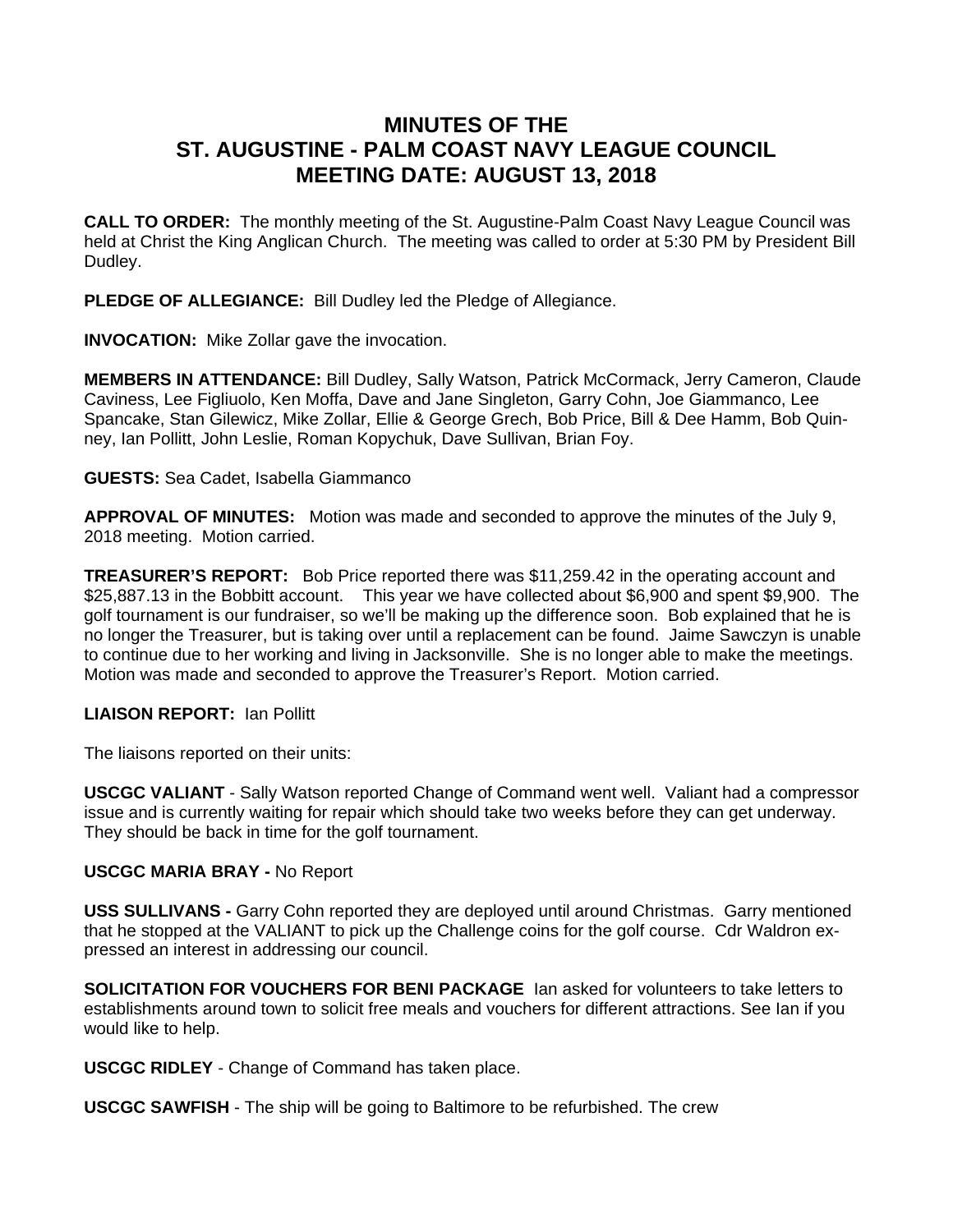will be returning with another cutter.

# **BLOUNT ISLAND COMMAND** - No Report

**HITRON** - EPOQ and Perchard awards have taken place

## **USS FARRAGUT - No Report**

### **VR 58 - No Report**

**SECTOR JACKSONVILLE** - Ian reported that he had a meeting with Sr. Chief Whitehead, Acting CMC, of Sector Jacksonville. We do not sponsor Sector Jax, but we do have a relationship with them. When the new CMC arrives, Chief Whitehead will arrange a meeting with the new chief. They are in charge of all the cutters in the area.

**SURFRON 14 -** There is a new Commodore. Ian will be over to meet the new Master Chief. Ian recommended that we no longer sponsor Surfron 14 and the Board Members approved. When Ian meets the new Master Chief, he will discuss our decision to no longer sponsor them. This is similar to Sector Jacksonville. We will still maintain our relationship with them.

**USCGC HAMMER and USS HUE CITY** - Ian made a plea for Liaisons for these two units. See Ian if interested.

**YOUTH PROGRAMS -** Joe Giammanco reported that Sea Cadets had a busy summer. First drill weekend is coming up August 18th & 19th. Sea Cadet t-shirts are for sale to help pay for their functions. The group is so large that they have to find bigger venues for their events and are now having to pay. The Sea Cadets now have 53 students enrolled. St. Augustine unit will be taking approximately 5- 8 Cadets from Ocala until their unit has leadership in place. Joe said he would welcome anyone who would like to be an instructor. The instructor doesn't have to be full time. He encouraged retirees to come to their meetings and hang out and talk to the kids.

#### **PUBLIC RELATIONS** - No Report

**MEMBERSHIP -** Claude is recruiting a Master Chief from the Iwo Jima. Claude mentioned that he arranged a small birthday party for our SPAR, Marian Barnett, on her 97th birthday. Mayor Shaver was present along with Sally Watson and Christine Rodenbaugh. Christine interviewed Marian and took photographs. The article appeared in the St. Augustine Record Sunday Life section on August 5th.

#### **COMMUNICATIONS** - No report

**GOLF TOURNAMENT** - Lee Figliuolo reported we have \$3,300 in hole sponsors, one \$1,000 Gold sponsor, two Silver sponsors at \$500 each, 13 sponsors at \$100 each and two in kind donations. Genesis of St. Augustine will be a sponsor again. They will have a new G80 on hole 17, prizes on the other three par 3's, Palm Coast Ford will put a Ford F-150 on one of the front par 3's along with another prize on another hole. Lee has already gotten prizes for the raffle and silent auction. We have 9 registrations for \$550. Lee needs assistance the day of the tournament. Two at registration from 7:15-9 am, one to sell raffle tickets during the same period, 4 people to monitor the two hole in 1's. He is trying to limit military registrations to one foursome per large unit with no more than 44-48 players. Last year we had 48 and that cost us \$3,000. If we have any more than that, we won't be making any money. Bill Dudley questioned if we could have a military rate and not limit registrations. Lee stated that our current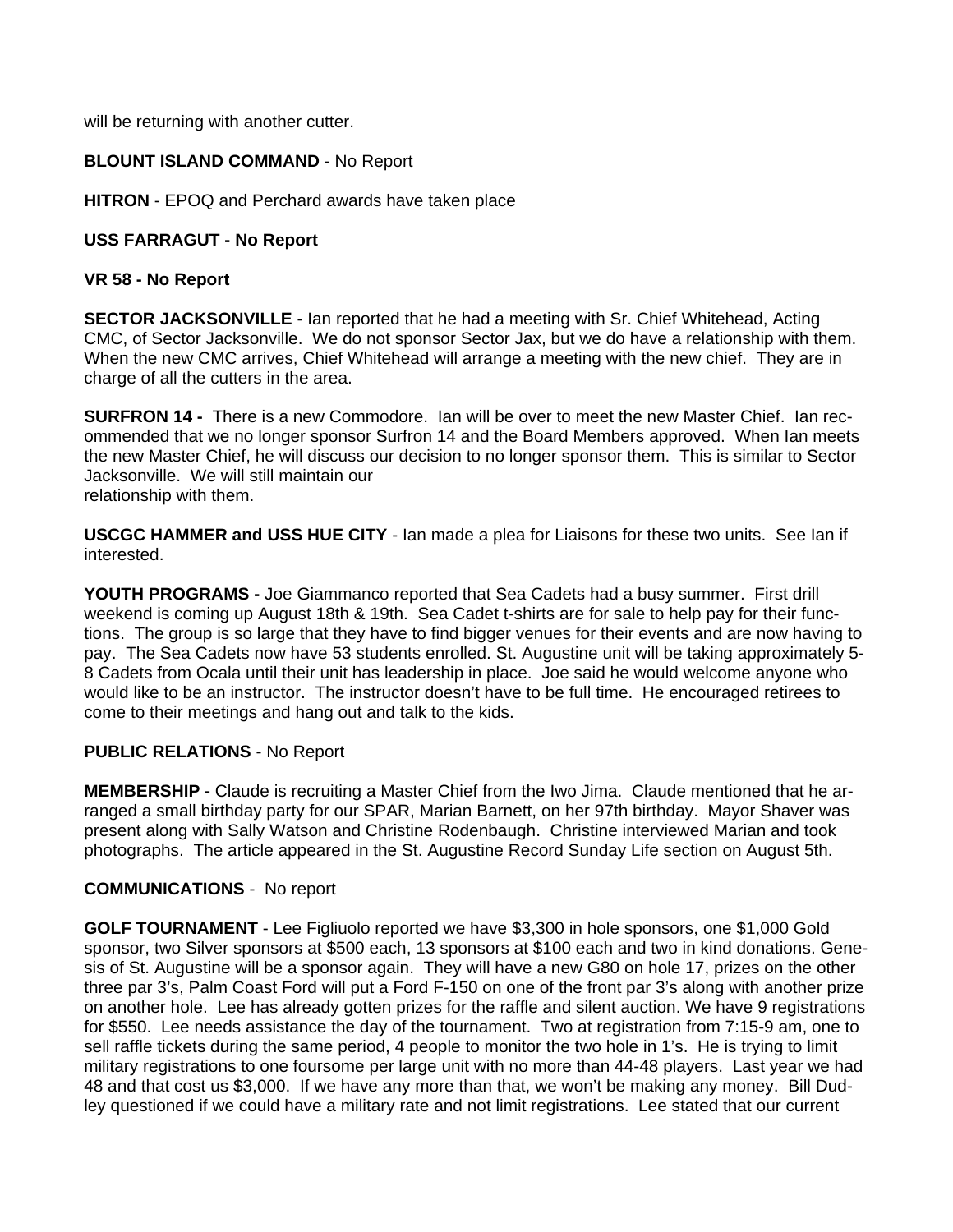military rate is \$85 and that is the amount we charge to sponsor a golfer, but we could lower that to around \$55 to cover golf and lunch. John Leslie offered a suggestion regarding volunteers. Kohls Department Stores has a program called Kohls Cares. They will actually pay an organization to have their volunteers work in 3 hour shifts. For every 5 employees that volunteer for a 3 hr. shift, the organization will be paid \$500. He used volunteers for a Veterans Council golf tournament. Each volunteer was given a \$5 t-shirt. They made \$2,000 for the Veterans Council.

**LEGISLATIVE AFFAIRS -** Dave Sullivan is partnering with new member, Brian Foy, with the idea that Brian will take Dave's position in the future. President Trump just signed the National Defense Authorization Act. This will allow the Department of Defense to plan how to spend their money instead of scrambling last minute. Early voting starts this week. Brian has been making contacts in the National Navy League offices in DC and hoping to continue talks with Dave for a smooth transition.

**CHRISTMAS PARTY** - Mike Zollar announced the date of our Christmas Party as Saturday, December 8th. It will be a luncheon at Grand Haven Country Club in Palm Coast. Details to follow.

**COMPLIMENTARY MEMBERSHIP** - Renee from The Ponce hotel has been comping our SOY when they come on their St. Augustine weekend. She refuses any compensation. We have given her a plaque to display in the lobby. Ian suggested we give her a complimentary membership. We'll invite her to a meeting when we have a speaker and give her a membership certificate. She is very pro-military and hopefully will get involved.

**NEW MEMBER PRESENTATION** - Bob Quinney was presented his name tag and membership certificate.

**ILL COUNCIL MEMBER** - Bill Korach has been in Flagler Hospital and Bill Dudley and Jerry Cameron have kept in touch with him. He is seriously ill. If you would like to visit him, check in advance.

**MERITORIOUS NAVY LEAGUE COUNCIL -** Bill Dudley has received our plaque from NL of the United States for meritorious achievement as a council.

# **UPCOMING EVENTS** -

September 22 - A Gathering in the Pines will be held to dedicate the POW-MIA Memorial and Chapel. The event will be 9 am - 5 pm at Cecil Field with the dedication at noon. They'd like a good turnout. There will be massing of the colors. Entertainment and food available.

November 12 - Veterans Day There will be no parade this year. Anastasia Baptist Church on A1A will be hosting the "Traveling Vietnam Wall" as well as the "Quilt of Tears". Navy League and Sea Cadets will each have a table to recruit members. St. Augustine High School Chorale will be performing. The program will begin at 11:11 am and last about an hour.

**SEA CADETS** - They are short uniforms and the ones they have are odd sizes that can't be used. They used to get uniforms from JROTC members, but the uniforms are no longer the same. The parents are footing a large part of the bill to outfit their children and provide for weekend outings. The council has always given them \$2000 a year to help with their expenses. That amount is no longer sufficient for their needs. We discussed various ways to help them financially. Suggestions were offered. **NEW BUSINESS** -